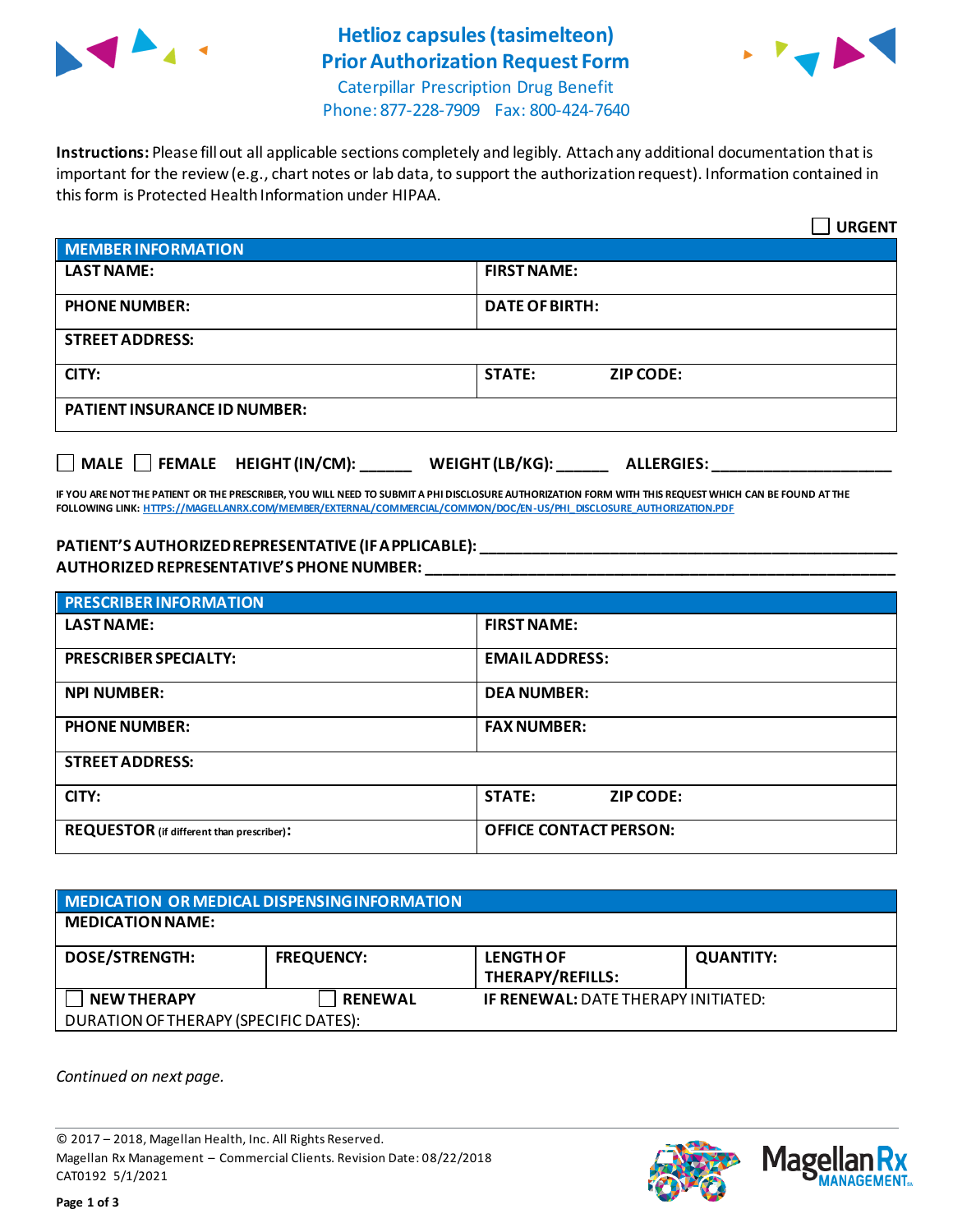

Phone: 877-228-7909 Fax: 800-424-7640



| MEMBER'S LAST NAME: NAME AND A SERIES AND A SERIES OF STREET AND A SERIES OF STREET AND A SERIES OF STREET AND                                                                                                                                                                                                                                                                                                                                                                                                                                                                                                                                                                                                                                                                                                                                                                                                        | MEMBER'S FIRST NAME:                                                                                            |                                                       |  |  |  |
|-----------------------------------------------------------------------------------------------------------------------------------------------------------------------------------------------------------------------------------------------------------------------------------------------------------------------------------------------------------------------------------------------------------------------------------------------------------------------------------------------------------------------------------------------------------------------------------------------------------------------------------------------------------------------------------------------------------------------------------------------------------------------------------------------------------------------------------------------------------------------------------------------------------------------|-----------------------------------------------------------------------------------------------------------------|-------------------------------------------------------|--|--|--|
|                                                                                                                                                                                                                                                                                                                                                                                                                                                                                                                                                                                                                                                                                                                                                                                                                                                                                                                       | 1. HAS THE PATIENT TRIED ANY OTHER MEDICATIONS FOR THIS CONDITION?<br><b>NO</b><br>YES (if yes, complete below) |                                                       |  |  |  |
| <b>MEDICATION/THERAPY (SPECIFY</b><br>DRUG NAME AND DOSAGE):                                                                                                                                                                                                                                                                                                                                                                                                                                                                                                                                                                                                                                                                                                                                                                                                                                                          | <b>DURATION OF THERAPY (SPECIFY</b><br>DATES):                                                                  | <b>RESPONSE/REASON FOR</b><br><b>FAILURE/ALLERGY:</b> |  |  |  |
| <b>2. LIST DIAGNOSES:</b>                                                                                                                                                                                                                                                                                                                                                                                                                                                                                                                                                                                                                                                                                                                                                                                                                                                                                             |                                                                                                                 | ICD-10:                                               |  |  |  |
| □ Non-24-Hour Sleep-Wake Disorder (Non-24)<br>□ Smith-Magenis (17p11.2 deletion) Syndrome<br>□ Other diagnosis: ________________________ICD-10______________________________                                                                                                                                                                                                                                                                                                                                                                                                                                                                                                                                                                                                                                                                                                                                          |                                                                                                                 |                                                       |  |  |  |
| PRIOR AUTHORIZATION.                                                                                                                                                                                                                                                                                                                                                                                                                                                                                                                                                                                                                                                                                                                                                                                                                                                                                                  | 3. REQUIRED CLINICAL INFORMATION: PLEASE PROVIDE ALL RELEVANT CLINICAL INFORMATION TO SUPPORT A                 |                                                       |  |  |  |
| <b>Clinical Information:</b><br>Is the drug going to be used in conjunction with a clinical trial? $\Box$ Yes $\Box$ No<br>Is Hetlioz (tasimelteon) being prescribed by a sleep specialist or a neurologist? $\Box$ Yes $\Box$ No<br>For Initial Request of Non-24-Hour Sleep-Wake Disorder, answer the following:<br>Is patient totally blind? $\square$ Yes $\square$ No<br>Does patient have a history of insomnia, excessive daytime sleepiness, or both, which alternate with asymptomatic<br>episodes? □ Yes □ No<br>Has the patient's symptoms of insomnia and/or excessive daytime sleepiness persisted over the last 3 months? $\Box$<br>Yes □ No<br>Do daily sleep logs AND actigraphy monitoring for at least 14 days demonstrate a pattern of sleep and wake times<br>that delay each day, with a circadian period that is usually longer than 24 hours? DYes D No Please provide chart<br>documentation. |                                                                                                                 |                                                       |  |  |  |
| Is the patient's sleep disturbance explained by an other currentsleep disorder, medical or neurological disorder,<br>mental disorder, medication use or substance use disorder? □ Yes □ No                                                                                                                                                                                                                                                                                                                                                                                                                                                                                                                                                                                                                                                                                                                            |                                                                                                                 |                                                       |  |  |  |
| For Initial Request of Smith-Magenis Syndrome, answer the following:<br>Does patient have a confirmed clinical diagnosis of Smith-Magenis(17p11.2 deletion) Syndrome? $\Box$ Yes $\Box$ No<br>Submitted genetic analysis report is required.<br>Does patient have a history of sleep disturbances? □ Yes □ No Please provide chart documentation.                                                                                                                                                                                                                                                                                                                                                                                                                                                                                                                                                                     |                                                                                                                 |                                                       |  |  |  |
| <b>Renewal Request:</b><br>Is the patient responding to treatment? $\Box$ Yes $\Box$ No Please provide chart documentation.                                                                                                                                                                                                                                                                                                                                                                                                                                                                                                                                                                                                                                                                                                                                                                                           |                                                                                                                 |                                                       |  |  |  |

© 2017 – 2018, Magellan Health, Inc. All Rights Reserved. Magellan Rx Management – Commercial Clients. Revision Date: 08/22/2018 CAT0192 5/1/2021